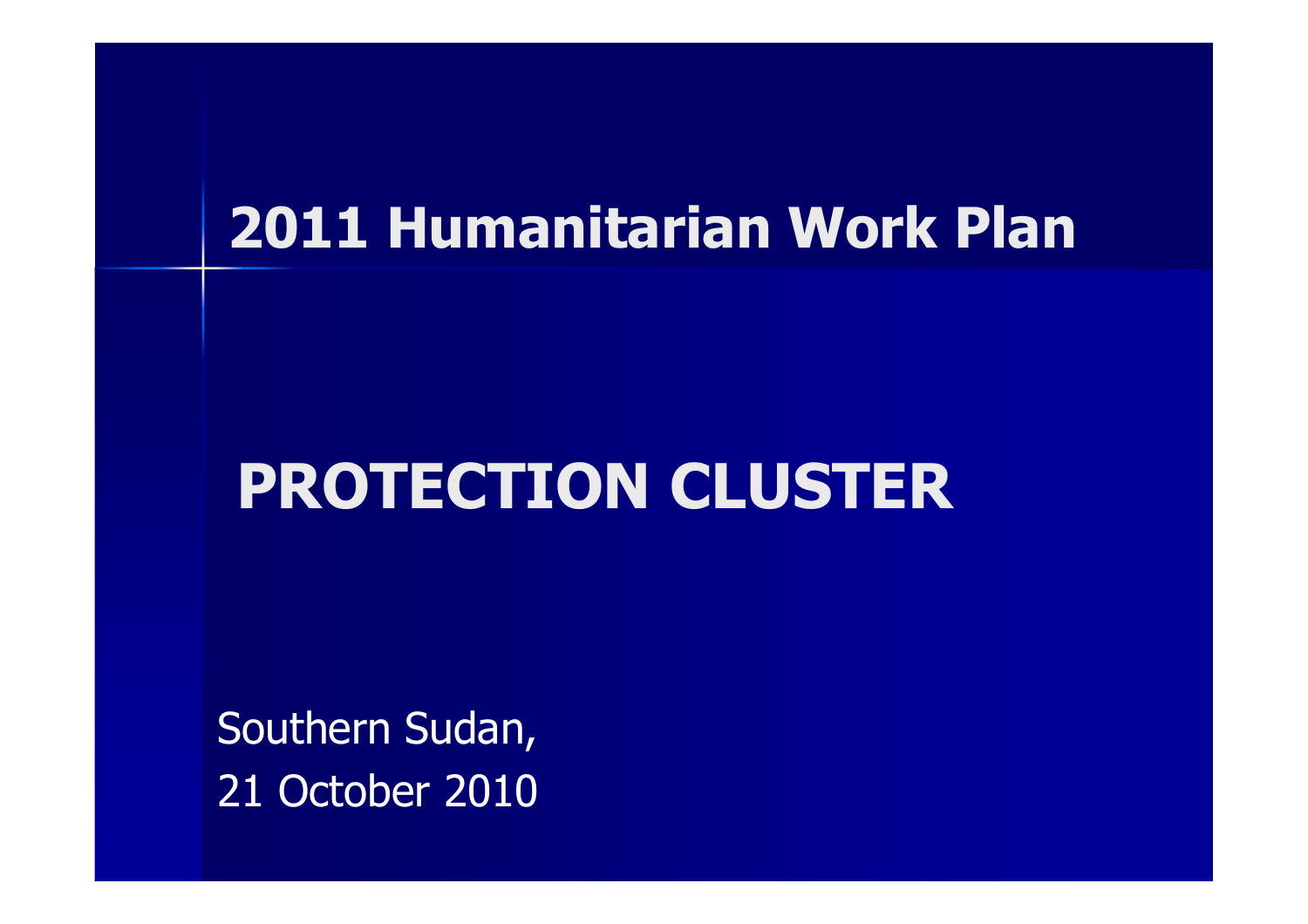## Statement of Needs

#### Needs Analysis

- **Political/social tensions; LRA**
- **deaths and displacement**
- **Explosive remnants of ware**
- **Proliferation of weapons**
- **Land disputes**
- **Prevalence of GBV**
- **n** Child recruitment, abduction, separation
- Rigid application of customary practices
- Beneficiary population: 100% of people of South Sudan.<br>49,500 children targeted for specific action.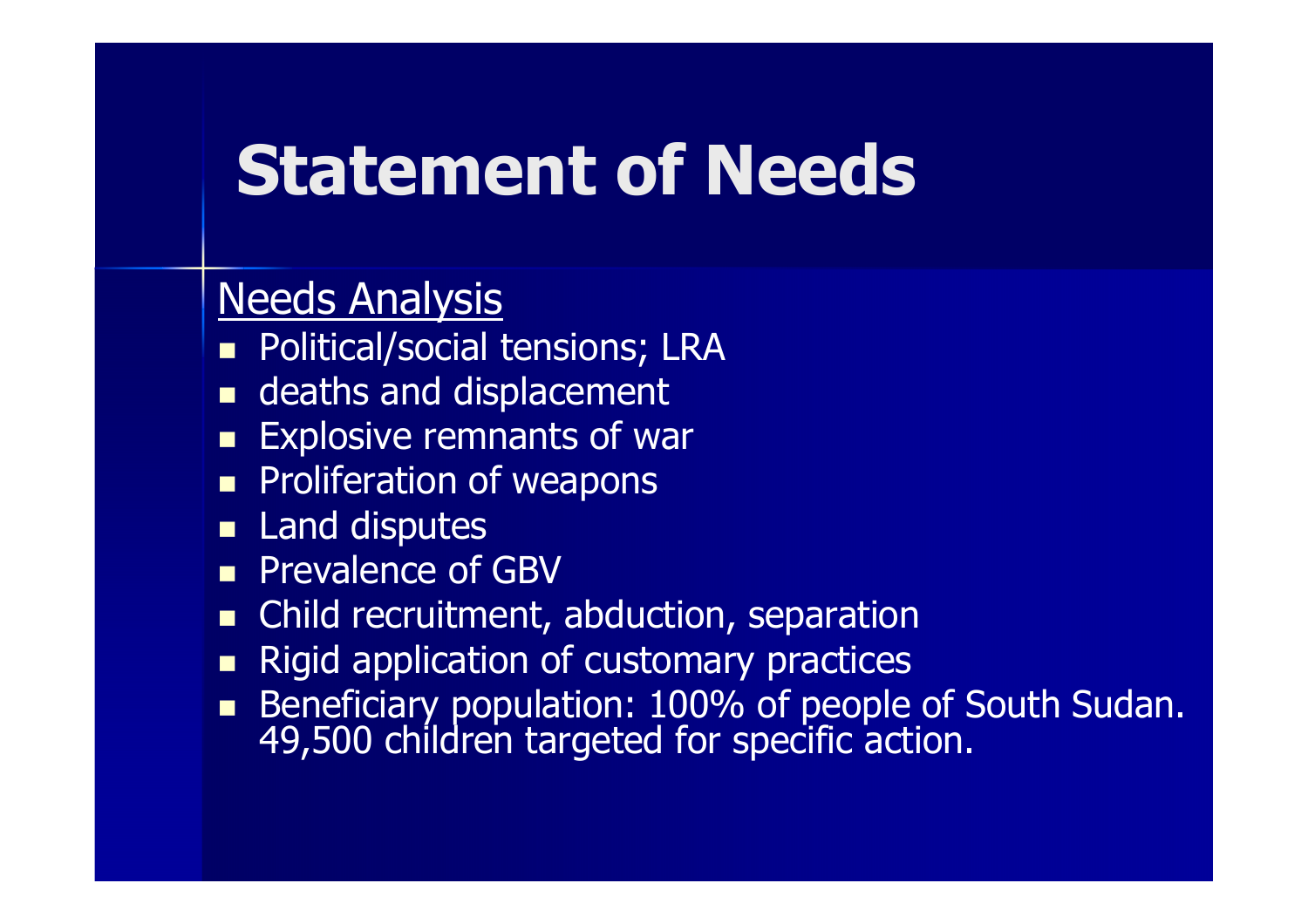# Overarching aim and Priorities

#### Overarching Aim

**EL LO SUDDOFL LNE.** ensuring the protection of populations at risk of gross<br>human rights violations and to mitigate the effects of<br>violence on particularly vulnerable people.

#### Cluster Priorities:

- **Enhance physical security of people in border areas and** in areas with high levels of violence
- **Prevent GBV and provide support to survivors of gender**based violence
- Address the specific threats affecting children such as abductions, recruitment and family separation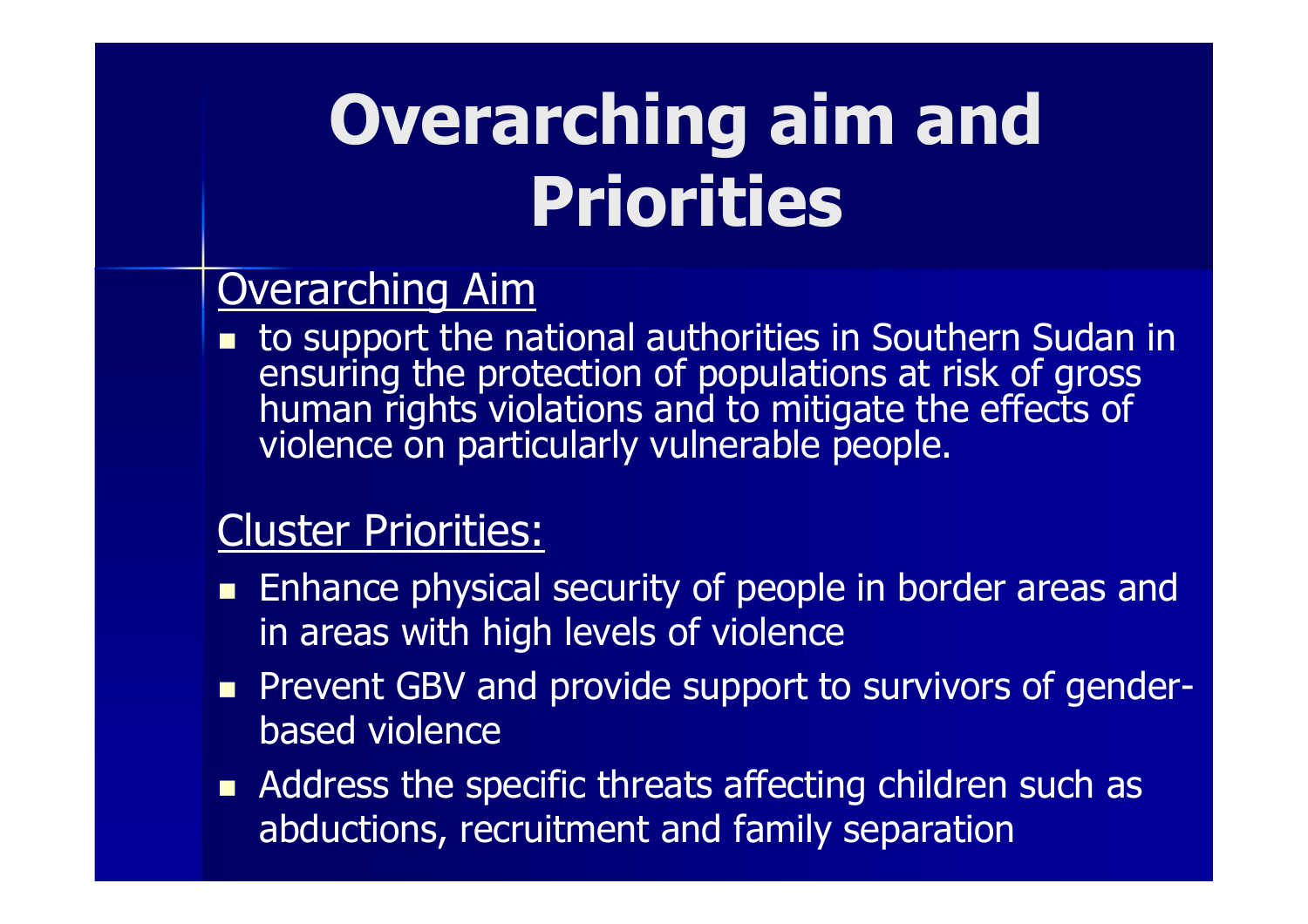## Strategic Approach

#### Approach

- All interventions will facilitate <u>early solutions</u> to<br>displacement and other protection challenges displacement and other protection challenges.
- $\blacksquare$ Focus on particularly vulnerable persons.
- п Increasing the capacity of State actors will be in the focus of the protection sector.

#### **Evidence**

**Protection Rapid Needs Assessments; State** Humanitarian Action Plans; Protection Clusters and sub-<br>clusters; GBV IMS; IOM reports; Return Area Monitoring Reports; village assessments; project implementation reports; ad hoc papers- LSE Study, conflict studies.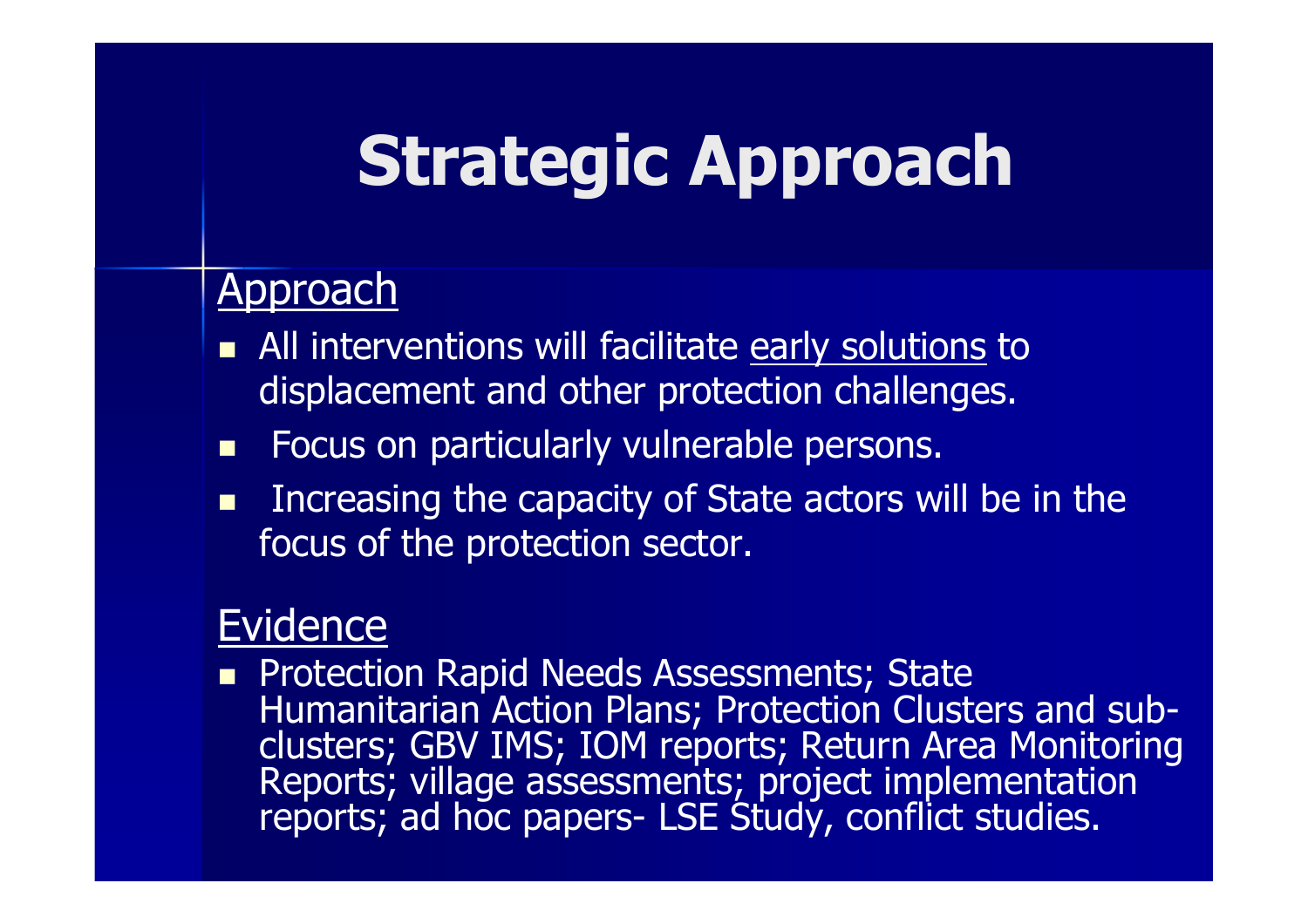# Cluster Response Plan

| <b>Objective</b>                                                                                                      | <b>Activities</b>                                                                                                                                                                                                                                                                                                                     | <b>Indicators</b>                                                                                       | <b>Target</b>                                                    |
|-----------------------------------------------------------------------------------------------------------------------|---------------------------------------------------------------------------------------------------------------------------------------------------------------------------------------------------------------------------------------------------------------------------------------------------------------------------------------|---------------------------------------------------------------------------------------------------------|------------------------------------------------------------------|
| 1. Enhance<br>physical<br>security of<br>people in<br>border areas<br>and in areas<br>with high levels<br>of violence | •1. Timely advocacy and action<br>to ensure continued access and<br>delivery of assistance in priority<br>areas.<br>•2. Identification and trends<br>analysis on grave human rights<br>violations to prioritize areas of<br>intervention.<br>.3. Timely advocacy and<br>programme interventions to<br>respond to protection concerns. | <b>The number</b><br>of people<br>killed or<br>displaced by<br>violence is<br><b>lower than</b><br>2010 | 80% of<br>people<br>reached<br>20%<br>receive<br><b>services</b> |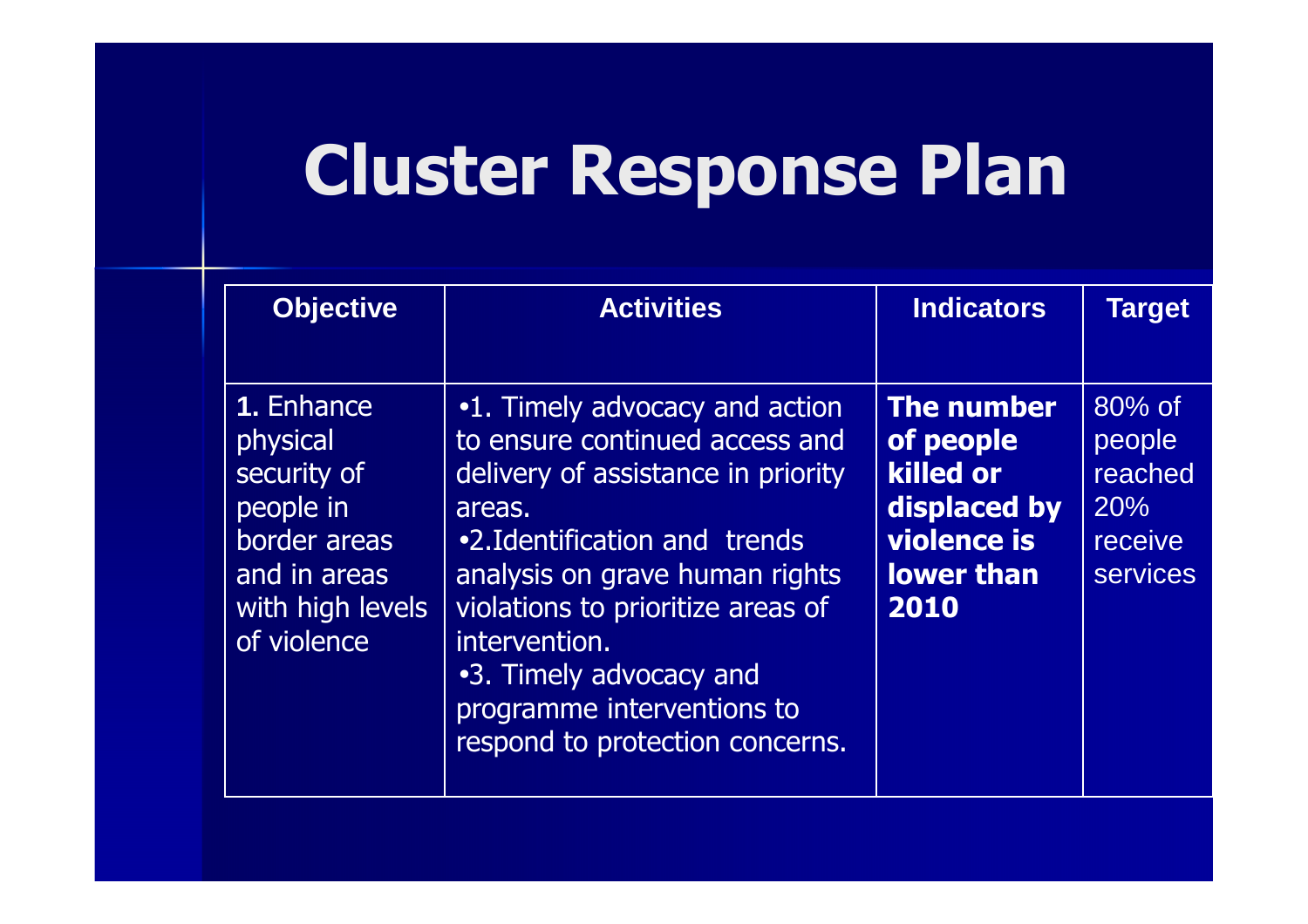# Cluster Response Plan

| <b>Objective</b>                                                                                                     | <b>Activities</b>                                                                                                                                                                                                                                                                         | <b>Indicators</b>                                                                                                                                                                                                                                        | <b>Target</b>       |
|----------------------------------------------------------------------------------------------------------------------|-------------------------------------------------------------------------------------------------------------------------------------------------------------------------------------------------------------------------------------------------------------------------------------------|----------------------------------------------------------------------------------------------------------------------------------------------------------------------------------------------------------------------------------------------------------|---------------------|
| 2. Prevent<br>Gender-based<br><b>Violence and</b><br>provide<br>assistance and<br>support to<br><b>GBV survivors</b> | •1. Basic psycho-social and<br>health services for survivors<br>of GBV<br>•2. Response services and<br>protection mechanisms to<br>survivors of GBV in priority<br>areas<br>.3. GBV Standard Operating<br>Procedures (SOP) and GBV<br><b>IMS implemented and utilized</b><br>in 10 states | Number of<br><i>individuals</i><br>(disaggregated by<br>sex and age)<br>reporting sexual<br>assault to a trained<br>health care provider,<br>police working in the<br><b>Special Protection</b><br>Units, social workers<br>and/or GBV case<br>managers. | 10<br><b>states</b> |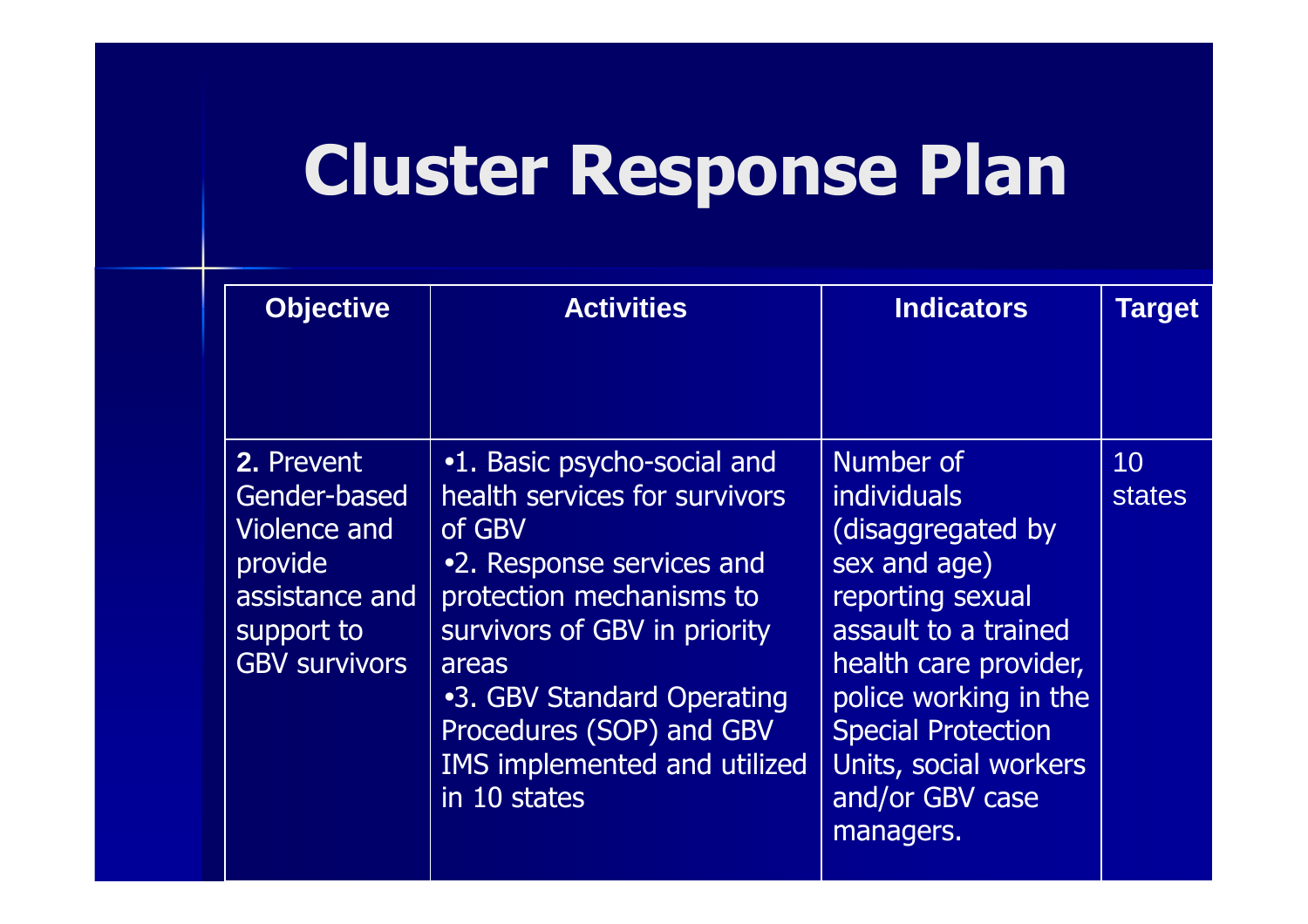# Cluster Response Plan

| <b>Objective</b>                                                                                                                                | <b>Activities</b>                                                                                                                                                                                                                                                   | <b>Indicators</b>                                                                                                                                                         | <b>Target</b>     |
|-------------------------------------------------------------------------------------------------------------------------------------------------|---------------------------------------------------------------------------------------------------------------------------------------------------------------------------------------------------------------------------------------------------------------------|---------------------------------------------------------------------------------------------------------------------------------------------------------------------------|-------------------|
| <b>3. Address the</b><br><b>specific</b><br>threats<br>affecting<br>children such<br>as abductions,<br>recruitment<br>and family<br>separation. | •1. Intervention with concerned<br>actors for the rescue of<br>abducted children. Family<br>tracing and reunification of<br>separated children with their<br><b>families</b><br>•2. Demobilization and<br>reintegration of children<br>associated with armed groups | The number of<br>children<br>separated and<br>children<br>associated<br>with armed<br>forces<br>reunified with<br>their families<br>are at least<br>50% more<br>than 2010 | •2000<br>children |